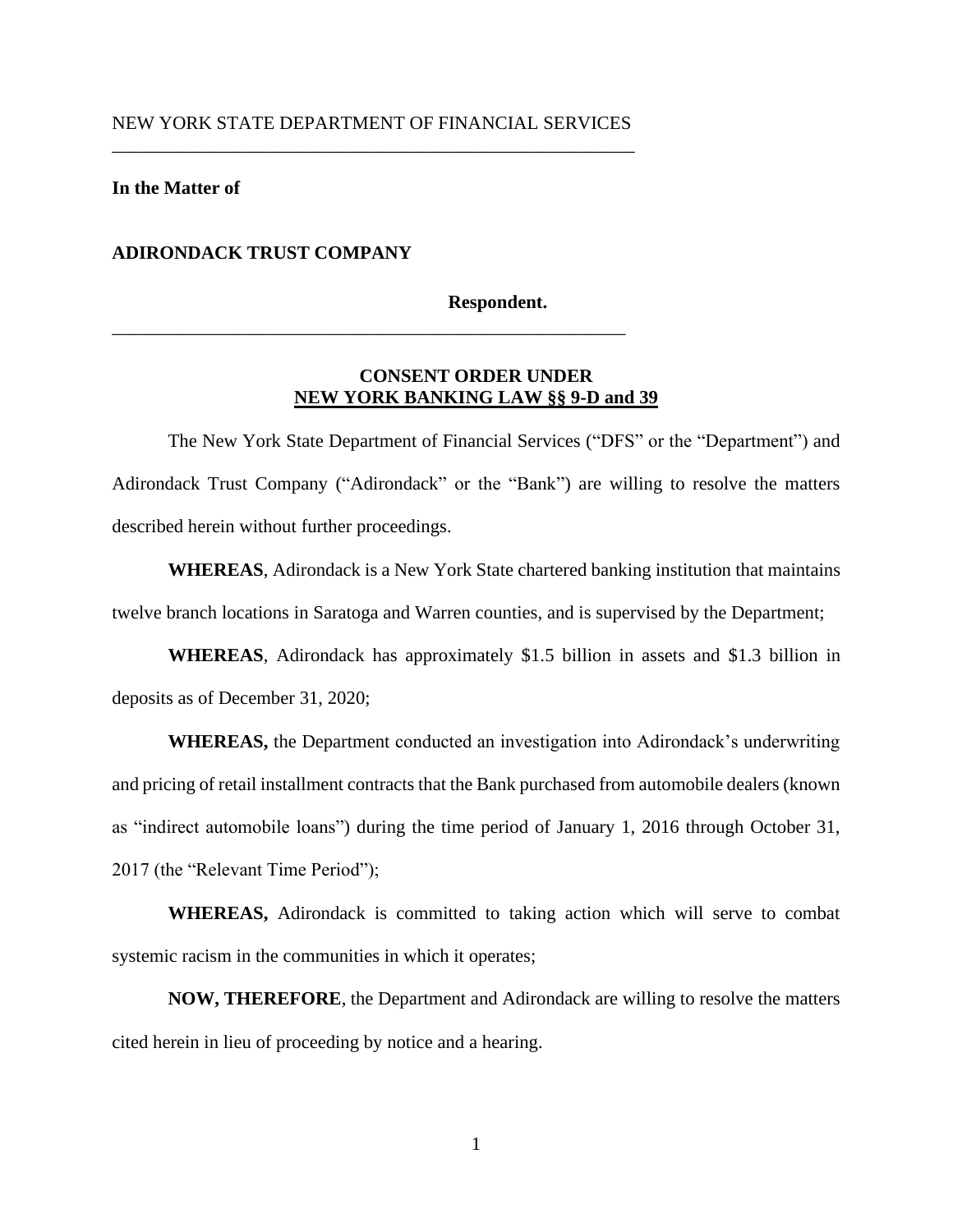#### **FACTUAL BACKGROUND**

1. Consumers finance the purchase of an automobile either directly from a bank, credit union, or other lending company, or through indirect lending, where financing is provided through an automobile dealer partnered with a bank.

2. Throughout the Relevant Time Period, Adirondack engaged in indirect automobile lending, working in conjunction with automobile dealers to provide financing to automobile purchasers.

3. In connection with indirect automobile lending, automobile dealers collected prospective borrowers' information and submitted applications to Adirondack on behalf of those borrowers.

4. Adirondack typically provided automobile dealers with the terms by which the Bank agreed to immediately purchase loans from dealers. The Bank set specified minimum interest rates (the "Buy Rate") for approved applications.

5. The Buy Rate was determined by Adirondack using a proprietary underwriting and pricing model and was communicated to dealers. Adirondack's Buy Rate reflected the minimum interest rate at which the Bank would finance or purchase the loan from dealers.

6. Adirondack participated in the decisions to extend credit to consumers by taking responsibility for underwriting, setting the terms of credit by establishing the risk-based minimum interest rate for the loan, and communicating those terms to automobile dealers.

7. Throughout the Relevant Time Period, Adirondack maintained a specific policy that provided automobile dealers discretion to mark-up prospective borrowers' interest rates above the Bank's risk-based Buy Rate.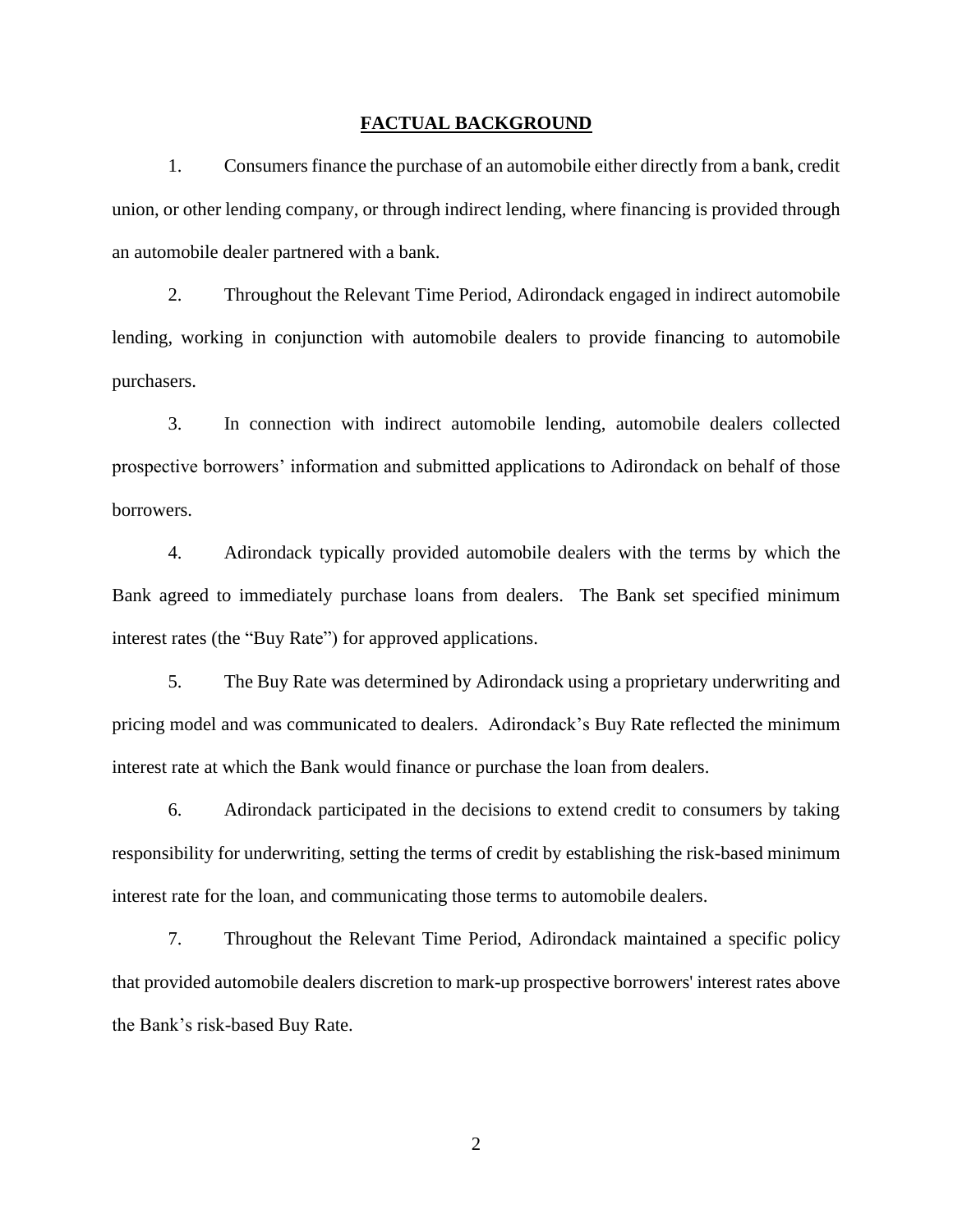8. In each case, an automobile dealer's compensation was based on the difference in projected interest revenue between the Buy Rate and the actual interest rate assigned to the consumer. The difference between the Buy Rate and a consumer's interest rate on the retail installment contract is known as the "Dealer Markup."

9. During the Relevant Time Period, Adirondack maintained a policy which permitted Dealer Markups of up to 2.00%, at the dealer's sole discretion and not controlled by the adjustments for creditworthiness and other objective criteria already reflected in the Bank's riskbased Buy Rate.

10. Adirondack's contracts with automobile dealers explicitly provided that the Bank approves all finance charges (including the Dealer Markups) prior to purchasing indirect automobile loans from dealers.

11. The Bank influenced the credit decision by indicating to automobile dealers whether or not the Bank would purchase loans on the terms specified.

### **APPLICABLE LAW**

12. New York's Fair Lending Law and the federal Equal Credit Opportunity Act ("ECOA") prohibit discrimination against protected class membership for the granting, withholding, extending, renewing of credit or in the fixing of interest rates, terms or conditions of any form of credit. N.Y. Exec. L. § 296-a(1)(b); 15 U.S.C. § 1691 *et seq.* Creditors are permitted to price loans differently based on objective differences in borrowers' creditworthiness, such as "current income, assets and prior credit history . . . as well as reference to any other relevant factually supportable data." N.Y. Exec. L. § 296-a(3). Adirondack is a "creditor" as the term is defined by the New York Executive Law. *Id*. § 292(22).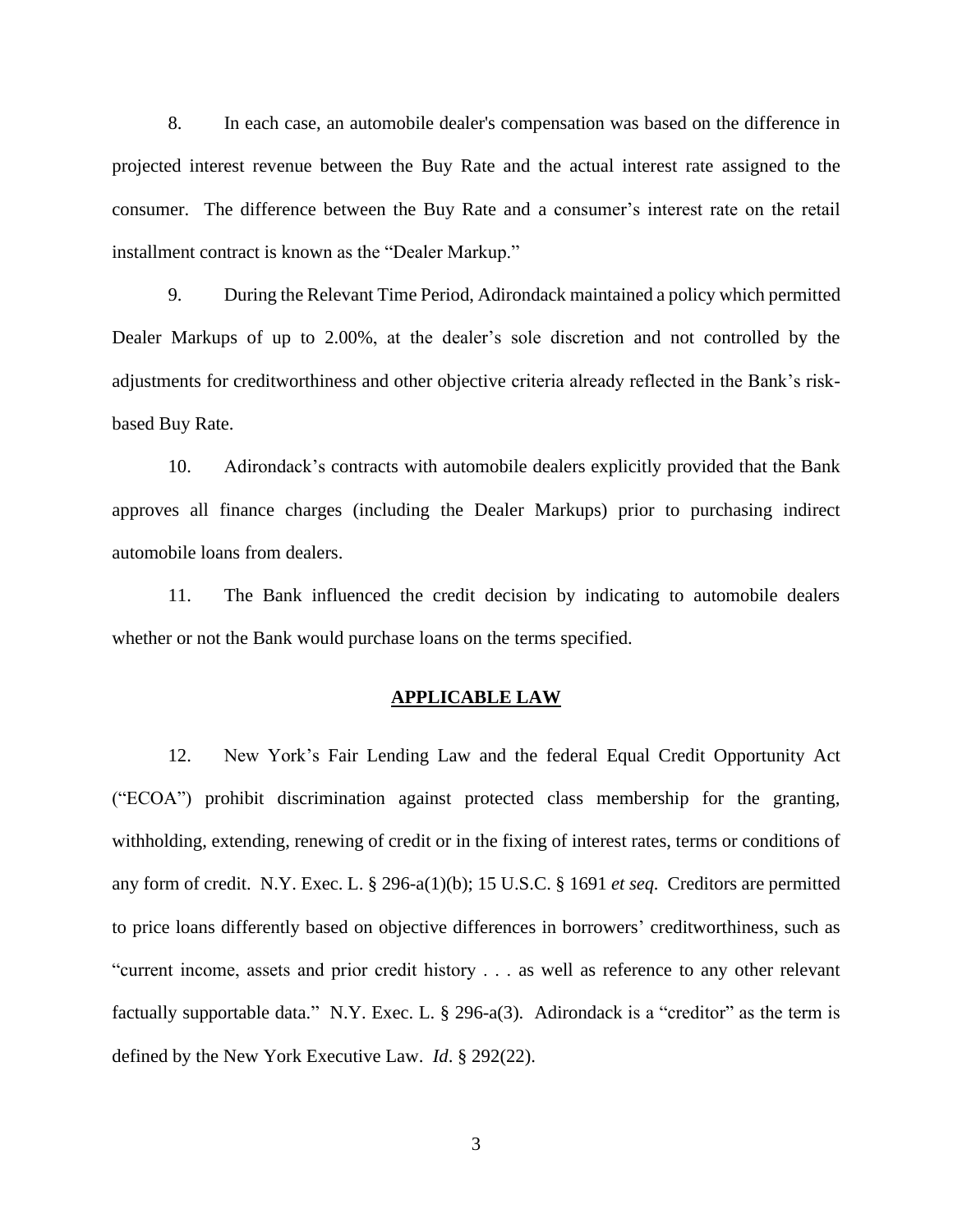13. The Superintendent is authorized to enforce state and federal fair lending laws, *id.*   $\S$  296-a(3), N.Y. Banking L. 9-d, N.Y. Fin. Servs. L.  $\S$  408(a)(1)(B) and is empowered to promulgate rules and regulations to effectuate the purposes of the Fair Lending Law. N.Y. Exec. L. § 296-a(11).

# **FINDINGS OF FACT**

14. The Department analyzed the Dealer Markups of the loans that Adirondack purchased during the Relevant Time Period.

15. Pursuant to law, the loans analyzed by the Department did not contain information on the race or national origin of borrowers. Rather, to evaluate any differences in the Dealer Markup, the Department assigned race and national origin probabilities to applicants, and utilized a proxy methodology that combines geography-based and name-based probabilities, based on public data published by the United States Census Bureau, to form a joint probability using the Bayesian Improved Surname Geocoding ("BISG") method. The BISG proxy probability is a commonly accepted proxy probability method in the scientific or academic community and is used across multiple disciplines. It is known for being more accurate than other statistical methods for approximating the overall reported distribution of race and ethnicity. The joint race and national origin probabilities obtained through the BISG method were used by the Department to estimate any disparities in Dealer Markup on the basis of race or national origin.

### **Dealer Markup Disparity as to Minority Borrowers**

16. The Department's analysis revealed that, during the Relevant Time Period, the Bank charged borrowers identified as Black approximately 59 basis points (.59%) more in discretionary Dealer Markups than borrowers identified as non-Hispanic white.

17. Moreover, during the Relevant Time Period, the Bank charged borrowers identified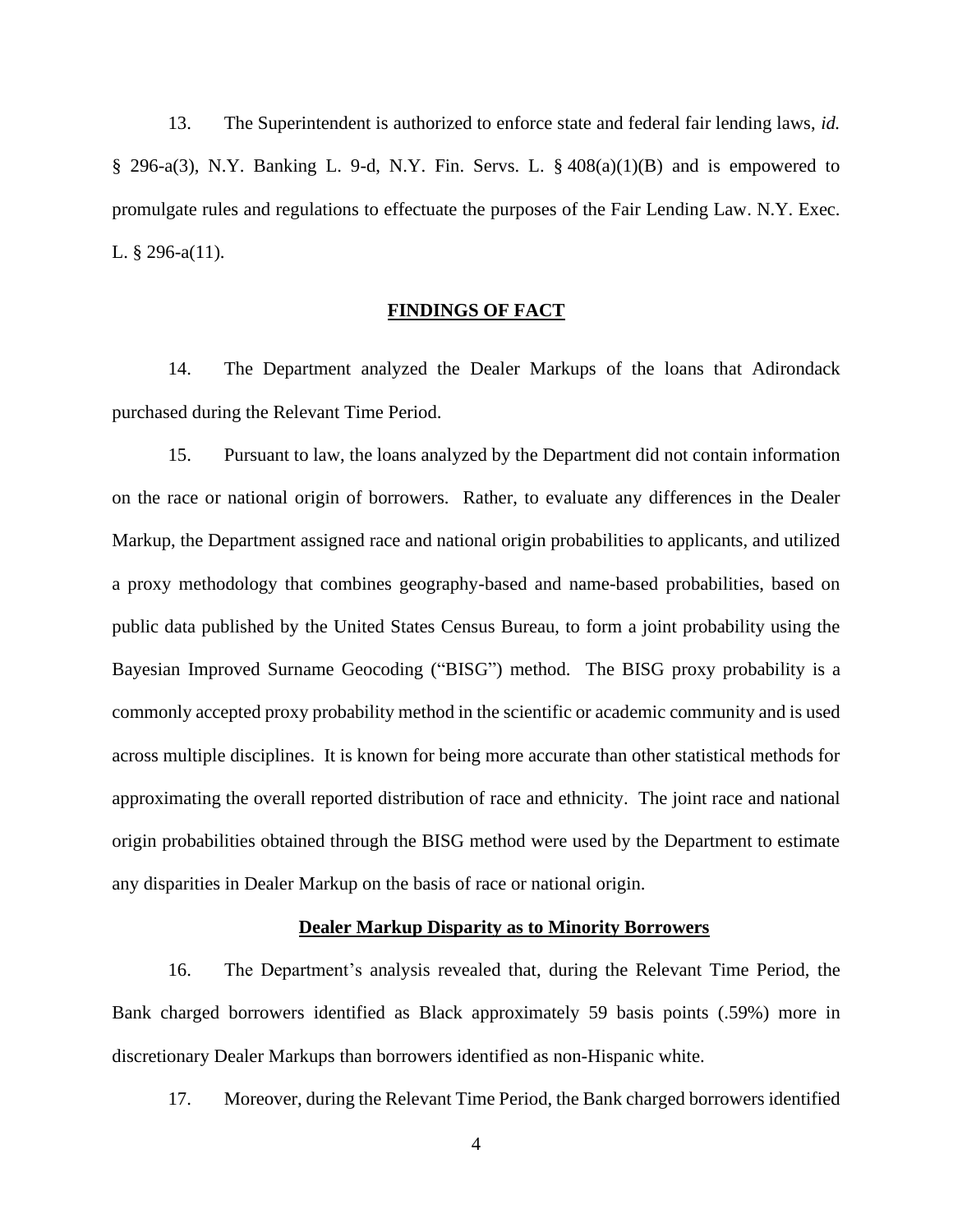as Hispanic approximately 46 basis points (.46%) more in discretionary Dealer Markups than borrowers identified as non-Hispanic white.

18. The Department's analysis further revealed that, during the Relevant Time Period, the Bank charged borrowers identified as Asian approximately 30 basis points (.30%) more in discretionary Dealer Markups than borrowers identified as non-Hispanic white.

19. These disparities are statistically significant and not based on creditworthiness or other objective criteria related to borrower risk.

20. These disparities mean that borrowers identified as Black, Hispanic, and Asian paid higher markups than the average markup paid by borrowers identified as non-Hispanic white and were obligated to pay more in interest than borrowers identified as non-Hispanic white over the life of their loans.

21. Additionally, during the Relevant Time Period, the Bank's fair lending monitoring process failed to maintain adequate controls for the purpose of reviewing and uncovering whether discrimination on a prohibited basis occurred through the charging of Dealer Markups across its portfolio of retail installment contracts.

22. Although the Department did not find evidence of any intentional discrimination against applicants on the part of the Bank or its employees, the Bank's specific policies and practices of allowing automobile dealers to markup a consumer's interest rate without any justification on the basis of objective credit-related factors above the Bank's established risk-based Buy Rate resulted in a disparate impact on the basis of race and national origin that was not justified by legitimate business need. Such policies and practices continued throughout the Relevant Time Period.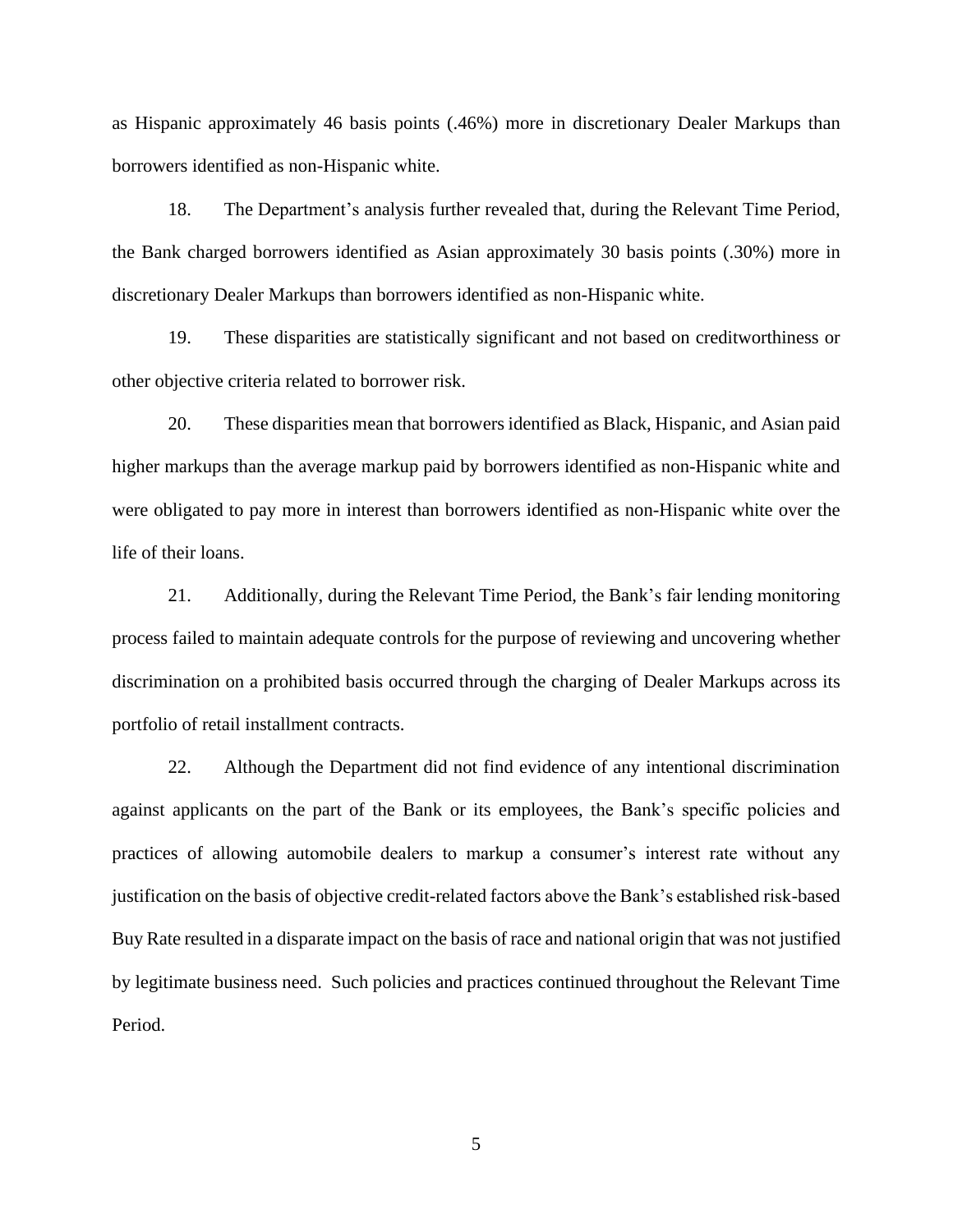## **Remediation and Cooperation**

23. The Department recognizes Adirondack's substantial cooperation with its investigation, through timely and appropriate responses to request for information and the production of documents and data to the Department.

24. In its interactions with the Department concerning the violations at issue herein, Adirondack has demonstrated a continuing interest and commitment to addressing systemic racism in the communities it serves.

25. After reviewing its indirect automobile program, Adirondack identified the potential fair lending problems associated with the specific policies and procedures in place during the Relevant Time Period. Thereafter, Adirondack voluntarily discontinued its indirect automobile lending program as of November 1, 2017.

26. The Department has given appropriate weight to the cooperation and remediation efforts set forth herein in agreeing to the terms and remedies of this Consent Order.

#### **Violations of Laws and Regulations**

27. The Bank, in violation of New York Executive Law § 296-a, instituted discretionary Dealer Markup policies that resulted in disparate impacts that negatively affected members of racial and ethnic minority groups, without any justification.

28. The Bank's specific policies and practices were not justified by legitimate business need and constituted discrimination against applicants with respect to credit transactions on the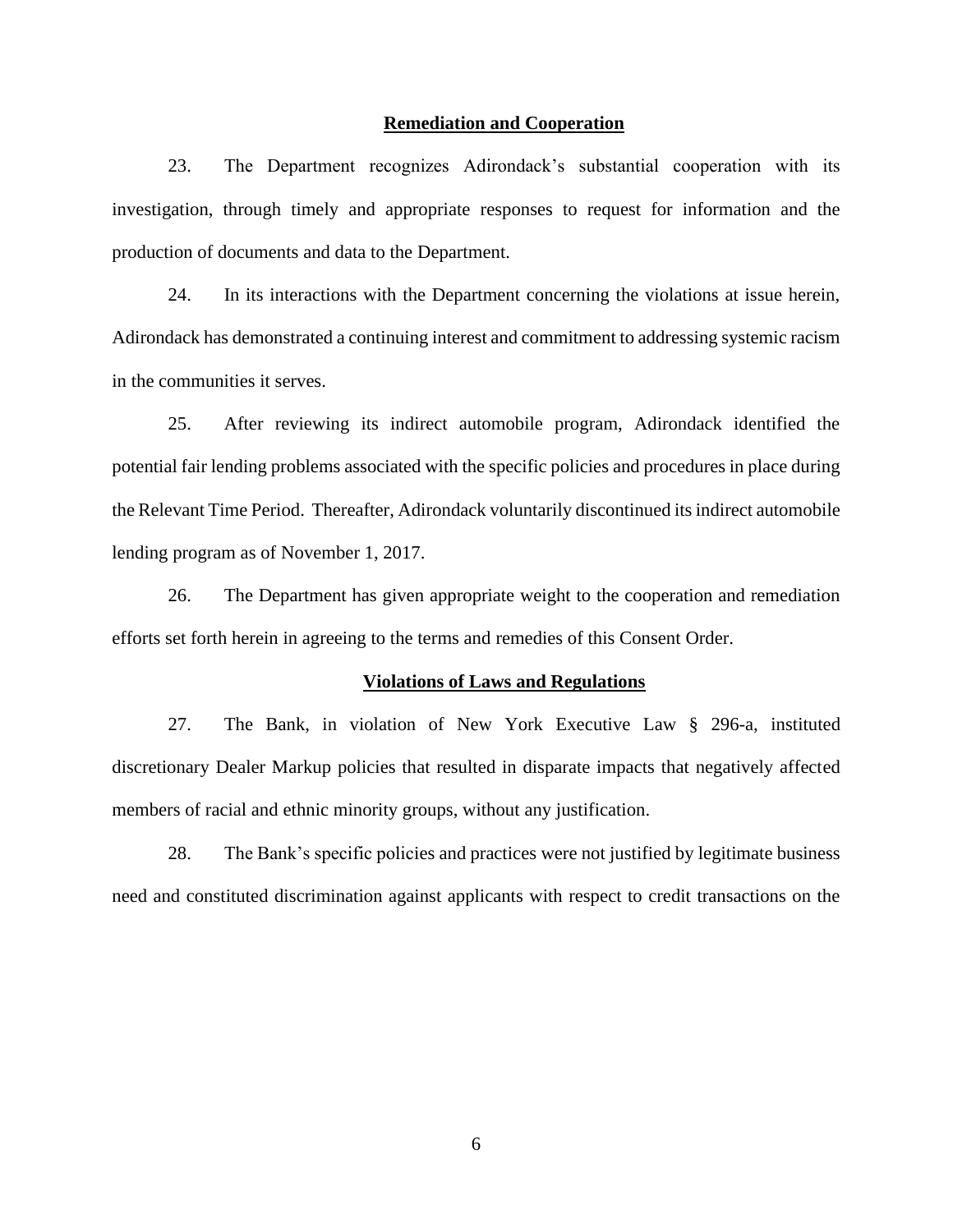basis of race and national origin in violation of New York Executive Law § 296-a.

### **SETTLEMENT PROVISIONS**

### **Restitution**

29. The Bank shall provide restitution calculated on an individualized basis to all Eligible Impacted Borrowers, meaning each borrower who paid more in Dealer Markup than the average markup for non-Hispanic white borrowers and whom the Department has identified as having a BISG probability of being Asian or Pacific Islander, Black or African American, or Hispanic that is greater than the probability of being a member of any other class. The Bank shall distribute restitution according to formulas approved by DFS. All Eligible Impacted Borrowers shall also receive from the Bank a statement accompanying the check to the effect that: (1) as a result of the settlement with DFS concerning the Bank's indirect lending program, the Bank is paying restitution to the Eligible Impacted Borrower; (2) unless the Eligible Impacted Borrower's loan has been completely paid off, the Eligible Impacted Borrower should continue to make payments in a new amount set by the Bank pursuant to this settlement agreement to reflect a lower dealer markup; and (3) the Eligible Impacted Borrower may seek further information on the settlement from DFS, including at the website [https://www.dfs.ny.gov.](https://www.dfs.ny.gov/)

30. As soon as practicable, but no later than thirty (30) days from the execution of this Consent Order, the Bank shall provide the Department with a list of Eligible Impacted Borrowers fitting the description of those entitled to restitution in Paragraph 29 above to be approved by the Department.

31. The Bank shall use all reasonable efforts, including use of Lexis or a similar service to determine the Eligible Impacted Borrower's last known address, to mail a check satisfying the amount of restitution determined by DFS and the Bank to each impacted borrower within four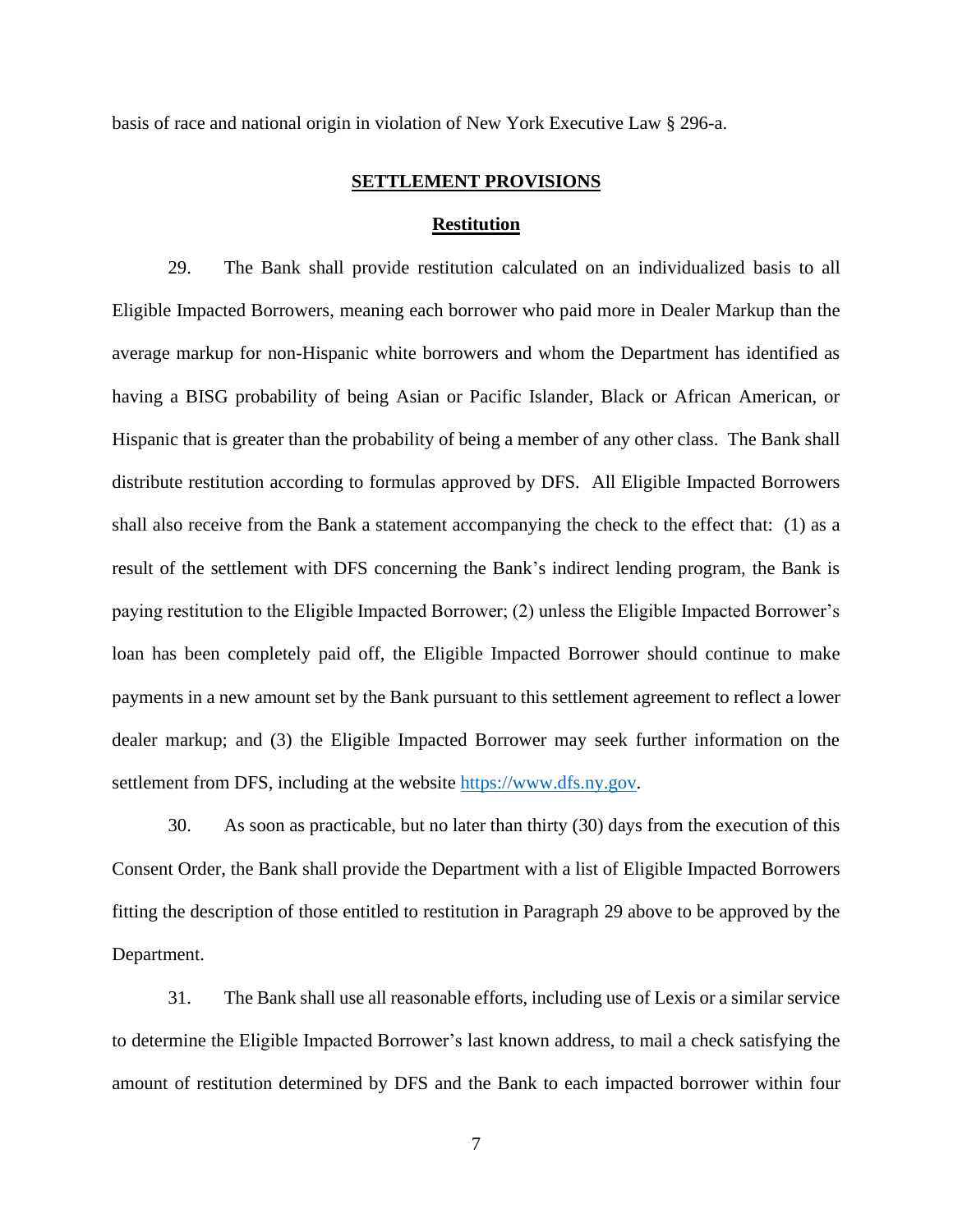months after the Department has approved the list of Eligible Impacted Borrowers pursuant to Paragraph 30.

32. For any payment to an Eligible Impacted Borrower that is returned as undeliverable, the Bank shall again attempt to determine the borrower's current address and re-send the payment or notice.

33. As soon as practicable, but no later than forty-five (45) days from the execution of this Consent Order, the Bank shall post for public access on its website the Consent Order, a set of agreed-upon Frequently Asked Questions ("FAQs") and answers concerning the restitution process and refund opportunity relating to this settlement. Those materials shall be printable and downloadable. The website containing information relating to this settlement will include instructions for submitting claims, either by phone, fax (if original documentation is required, with such documents to be mailed or submitted by electronic mail to the Bank at a specified address), or by mail or electronic mail, at the election of the borrower. The website must be directly accessible from the Bank's home page, and the Bank is prohibited from engaging in a practice that would cause the website containing information relating to this settlement to be excluding from organic internet searches. The website shall remain open and accessible through a period of one year from the date of the first publication. A borrower must submit a restitution claim pursuant to this Paragraph within one year of the publication date of the website containing information relating to this settlement to be eligible for any restitution.

34. When the Bank receives a request for a restitution claim, whether written or oral, as provided for in Paragraph 33, by claimants whose Bank loan was purchased from an automobile dealer during the Relevant Time Period but who were not previously identified as Eligible Impacted Borrowers pursuant to this Consent Order, the Bank shall, within ten (10) days of receipt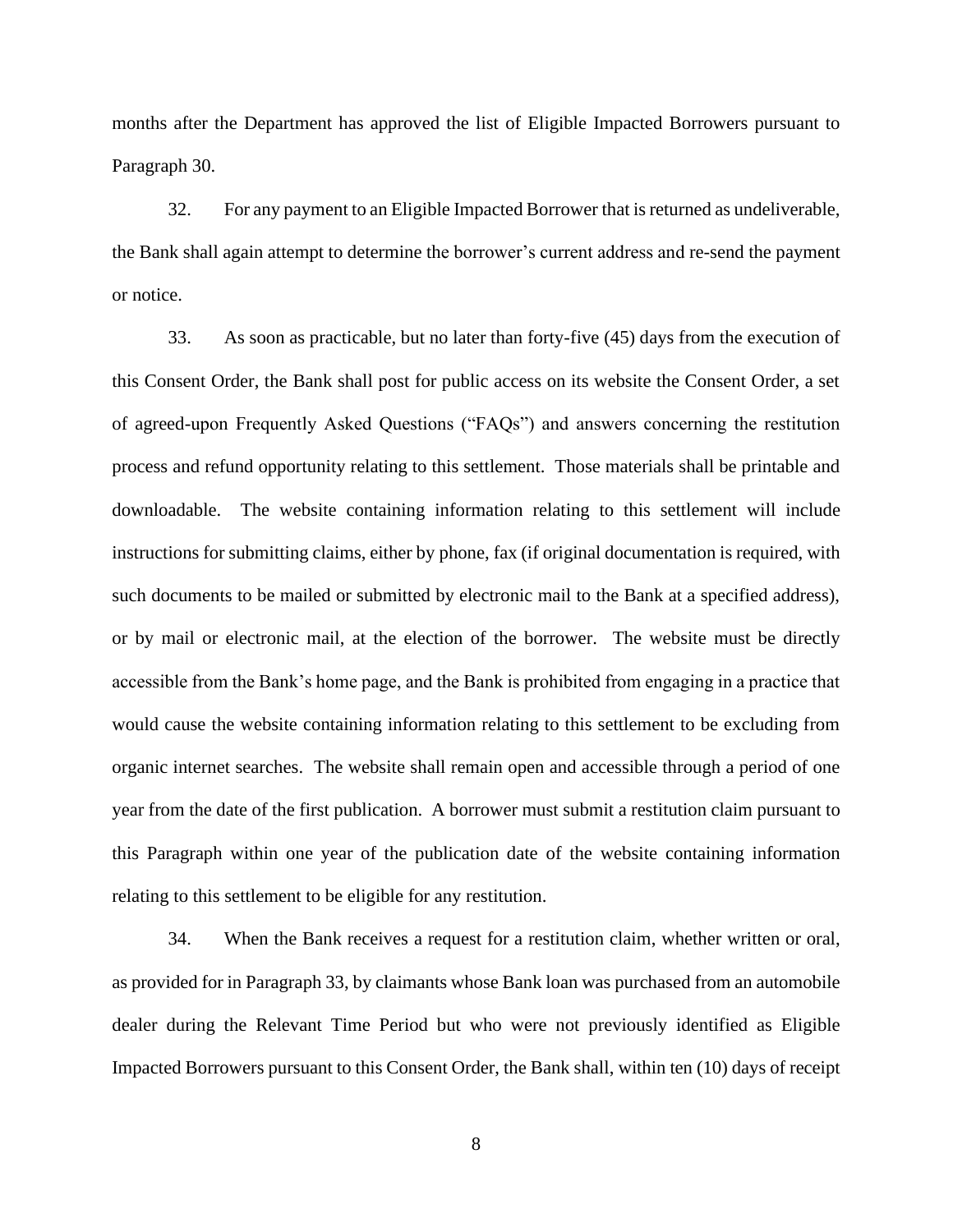of such claim, complete a thorough investigation and inform the claimant of any action taken in response to the claim. For any claims for which the Bank cannot or does not determine that restitution is warranted, the Bank must, within fourteen (14) days of receipt of the claim, forward copies of all documents relating to the claim, any supporting documentation provided by the claimant, and all documents sufficient to show the results of the Bank's investigation, along with information sufficient to show the buy rate, contract rate, and dealer markup for the claimant's indirect auto loan, to the Department via email.

35. The Department will, within a reasonable time and, in a fair and equitable manner and as the Department deems appropriate, determine whether an Asian or Pacific Islander, Black or African American, or Hispanic claimant is entitled to restitution, and if so, in what amount. Upon request, the Bank will provide the Department with any additional information within the Bank's possession, custody, or control that will assist the Department in identifying whether restitution is due to the claimants and in what amount. When a determination of entitlement to restitution is made, the Department will instruct the Bank to disburse the funds in accordance with Paragraphs 31 and 32.

36. Following a period of one year from the first publication date of the website as set forth in Paragraph 33, the Bank shall submit to the Department a list of claims it has received, paid, or denied in connection with Paragraphs 34, along with a justification for its determinations thereof.

#### **Monetary Penalty**

37. The Bank shall pay a total civil monetary penalty pursuant to Banking Law § 9-d to the Department in the amount of two hundred seventy-five thousand dollars (\$275,000). The Bank shall pay the entire amount within ten (10) days of executing this Consent Order. The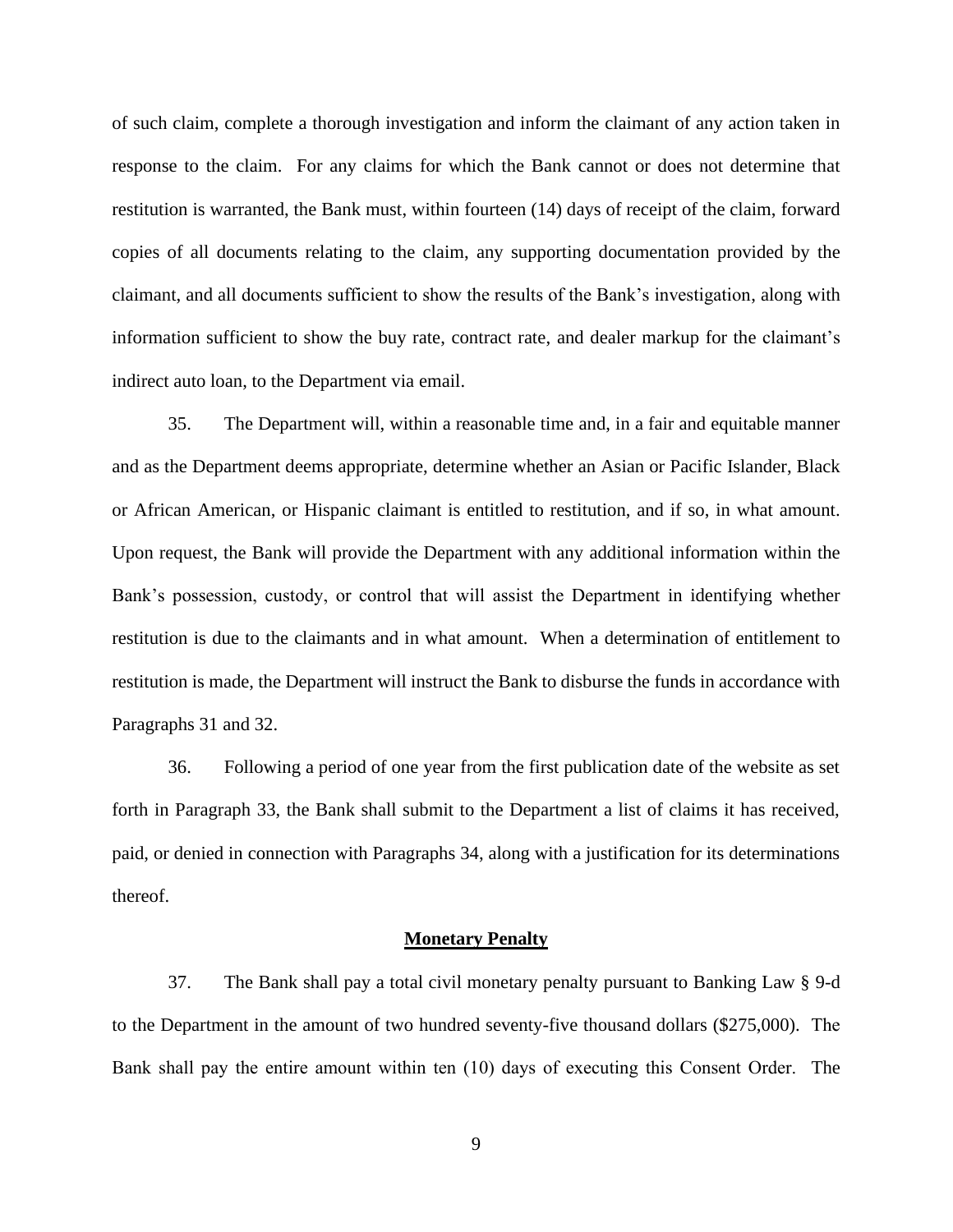payment shall be in the form of a wire transfer in accordance with instructions provided by DFS. The Bank shall make an additional fifty thousand dollar (\$50,000) contribution to local community development organizations to be approved by DFS.

38. The Bank agrees that it will not claim, assert, or apply for a tax deduction or tax credit with regard to any federal, state, or local tax, directly or indirectly, for any portion of the civil monetary penalty paid pursuant to this Consent Order.

39. The Bank further agrees that it shall neither seek nor accept, directly or indirectly, reimbursement or indemnification with respect to payment of the penalty amount, including but not limited to payment made pursuant to any insurance policy.

## **Full and Complete Cooperation**

40. The Bank commits and agrees that it will fully cooperate with the Department regarding all terms of this Consent Order.

### **Waiver of Rights**

41. The parties understand and agree that no provision of this Consent Order is subject to review in any court or tribunal outside the Department.

#### **Parties Bound by the Consent Order**

42. This Consent Order is binding on the Department and the Bank, as well as any successors and assigns. This Consent Order does not bind any federal or other state agency or any law enforcement authority.

43. No further action will be taken by the Department against the Bank for the conduct set forth in this Consent Order, provided that the Bank fully complies with the terms of the Consent Order.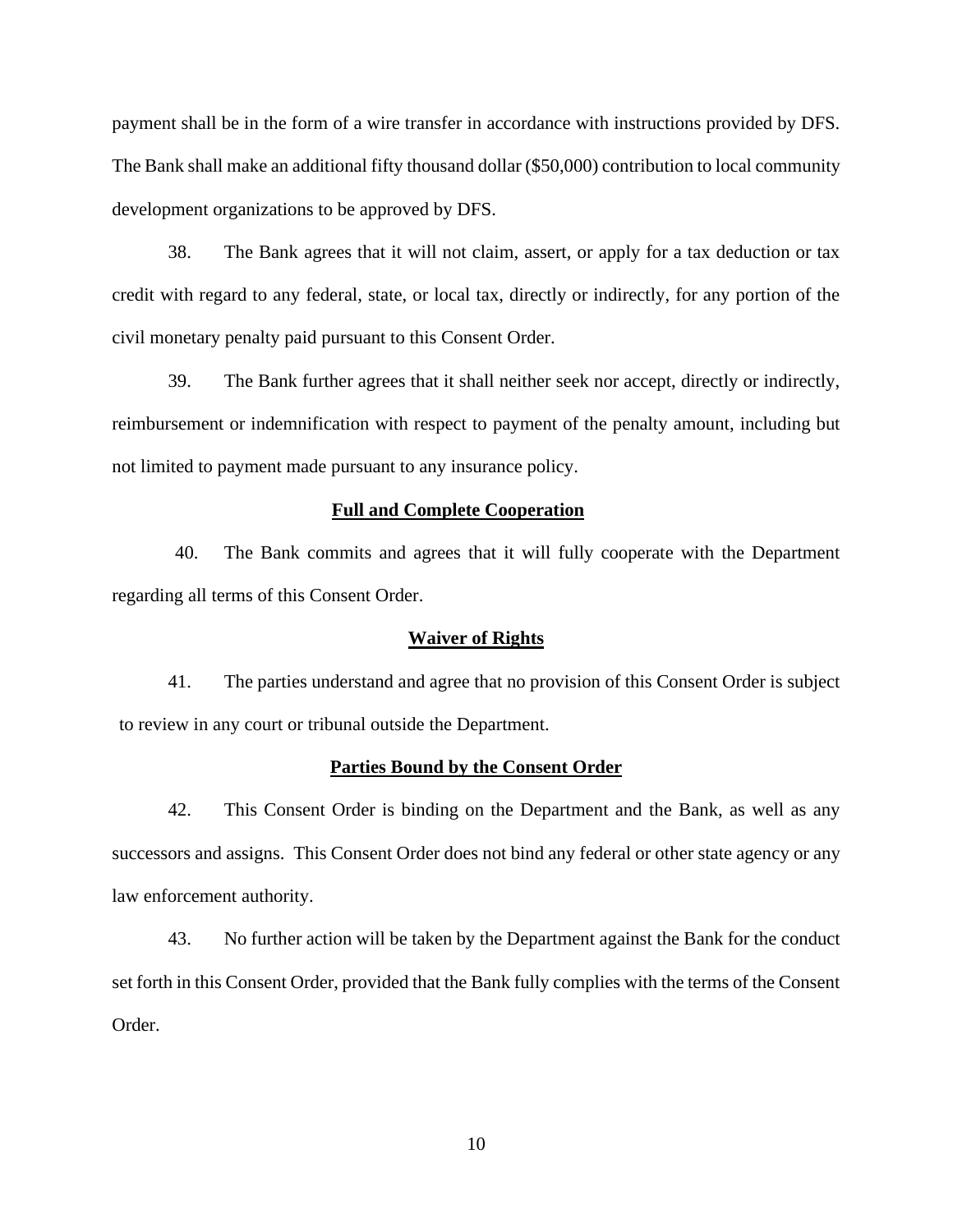44. Notwithstanding any other provision in this Consent Order, however, the Department may undertake additional action against the Bank for transactions or conduct that was not disclosed in the written materials submitted to the Department in connection with this matter.

#### **Breach of Consent Order**

45. In the event that the Department believes any party to this Consent Order to be in material breach of the Consent Order, the Department will provide written notice to the party, and the party must, within ten (10) business days of receiving such notice, or on a later date if so determined in the Department's sole discretion, appear before the Department to demonstrate that no material breach has occurred or, to the extent pertinent, that the breach is not material or has been cured.

46. The parties understand and agree that any party's failure to make the required showing within the designated time period shall be presumptive evidence of that party's breach. Upon a finding that a breach of this Consent Order has occurred, the Department has all the remedies available to it under New York Banking and Financial Services Law and may use any evidence available to the Department in any ensuing hearings, notices, or orders.

## **Notices**

47. All notices or communications regarding this Consent Order shall be sent to:

For the Department:

Laura E. Meehan Senior Assistant Deputy Superintendent for Enforcement New York State Department of Financial Services One State Street New York, New York 10004

Madeline W. Murphy Assistant Deputy Superintendent for Enforcement New York State Department of Financial Services One Commerce Plaza Albany, NY 12257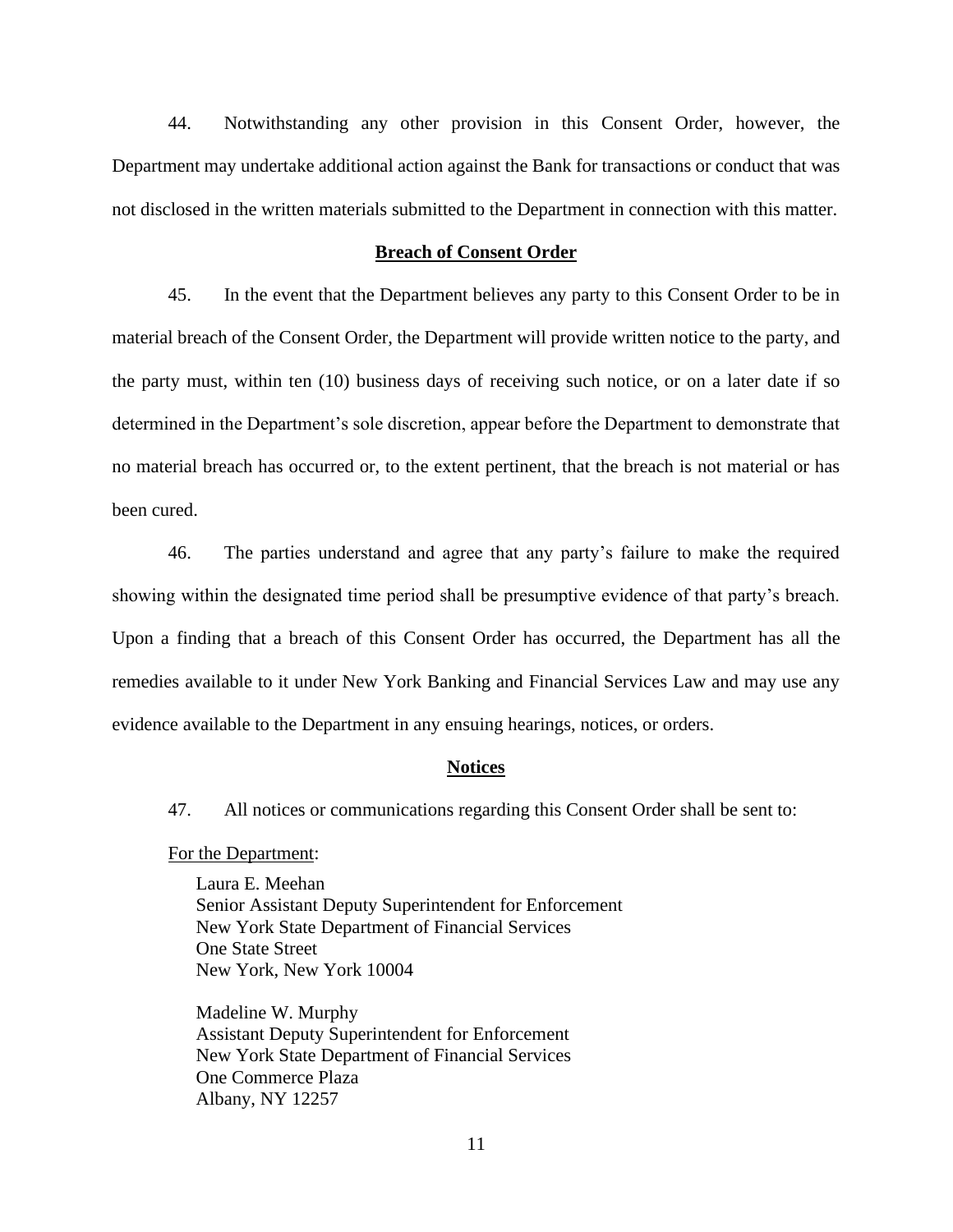For Adirondack Trust Company:

Warren W. Traiger, Esq. Senior Counsel Buckley LLP 1133 Avenue of the Americas Suite 3100 New York, NY 10036

# **Miscellaneous**

48. Each provision of this Consent Order shall remain effective and enforceable against the Bank, its successors and assigns until stayed, modified, suspended, or terminated by the Department.

49. No promise, assurance, representation, or understanding other than those contained in this Consent Order has been made to induce any party to agree to the provisions of the Consent Order.

[*remainder of this page intentionally left blank*]